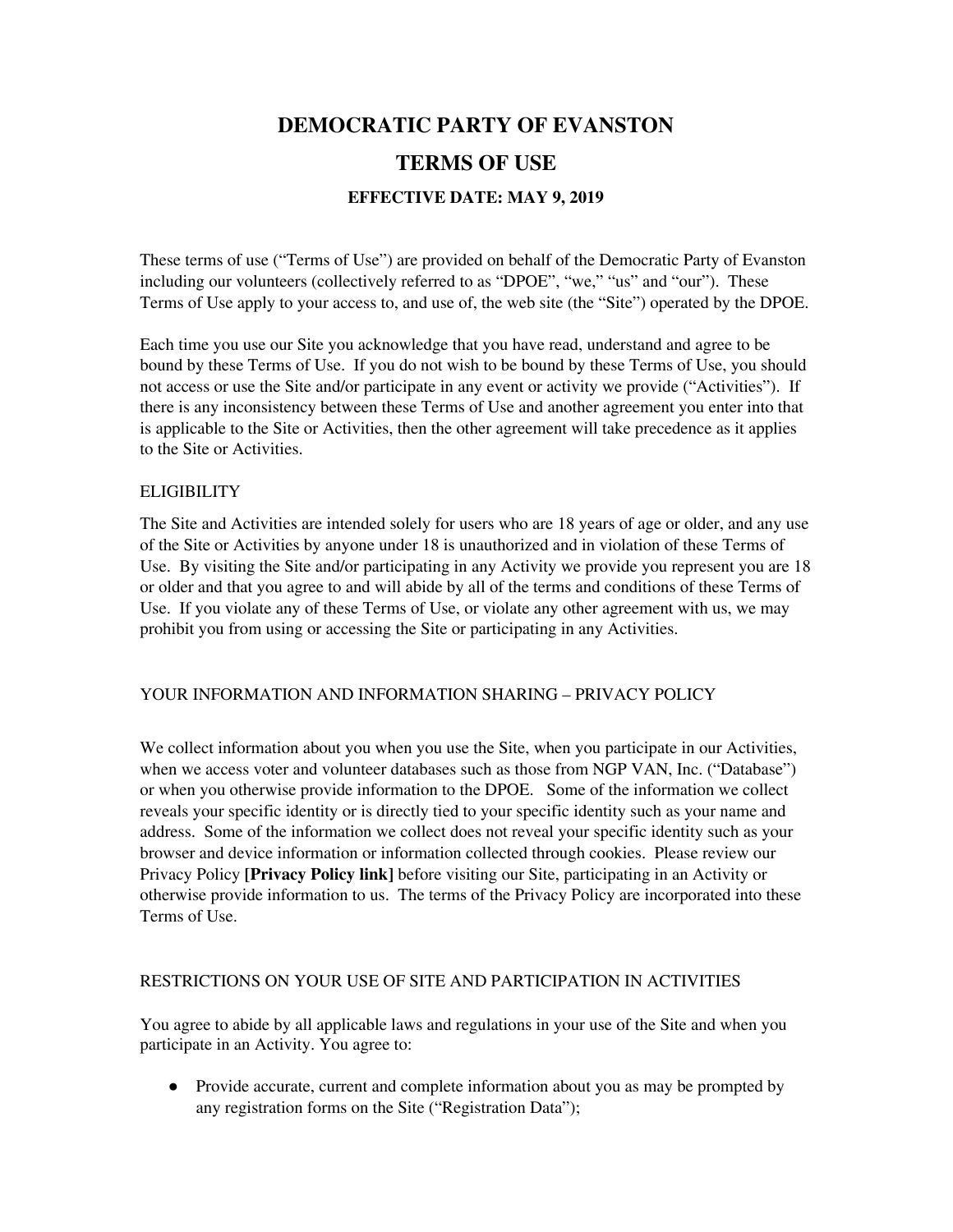- Maintain the security of your password and identification;
- Maintain and promptly update the Registration Data, and any other information you provide to the DPOE, to keep it accurate, current and complete; and
- Accept all risks of unauthorized access to the Registration Data and any other information you provide to the DPOE.

The Site may include interactive areas or Activities ("Interactive Areas"), such as forums, blogs, chat rooms or message boards, or other areas or Activities in which you or other users may create, post, share or store content, messages, materials, data, information, text, graphics, audio, video, or other items or materials on the Site ("User Content'). By using the Site or participating in any Activity including any Interactive Areas, you agree not to post, upload to, transmit, distribute, store, create or otherwise publish through the Site or any Activity any of the following:

- Duplicate registrations, or registrations on behalf of an individual other than yourself or on behalf of any group or entity;
- Content that may constitute libel or slander or that infringes or violates someone else's rights or is protected by any copyright or trademark, or otherwise violates the law;
- Content that in our judgment is objectionable, such as content that is harmful, threatening, inflammatory, obscene, fraudulent, invasive of privacy or publicity rights, hateful or otherwise objectionable; that restricts or inhibits any other person from using or enjoying the Site or our Activities; or that may expose us or our users to any harm or liability of any type;
- Any unsolicited or unauthorized political campaigning, advertising, solicitations or promotional materials, or any other form of solicitation;
- Any personal or financial information of any third party; or
- Any material that contains software viruses or any other computer code, files or programs designed to interrupt, destroy or limit the functionality of any computer software or hardware or telecommunications equipment.

You also agree not to:

- Use the Site or any Activity in any manner that could damage, disable, overburden or impair the DPOE, the Site or our Activities;
- Harvest or collect email addresses or other contact information of our users from the Site or through any Activity by electronic or other means, including via the use of automated scripts;
- Use the information or content on our Site or provided with an Activity to send unwanted mail to any person or entity, or falsely state or otherwise misrepresent yourself, your age or your affiliation with any person or entity;
- Solicit personal information from anyone under 18;
- Solicit passwords or personally identifying information for commercial or unlawful purposes.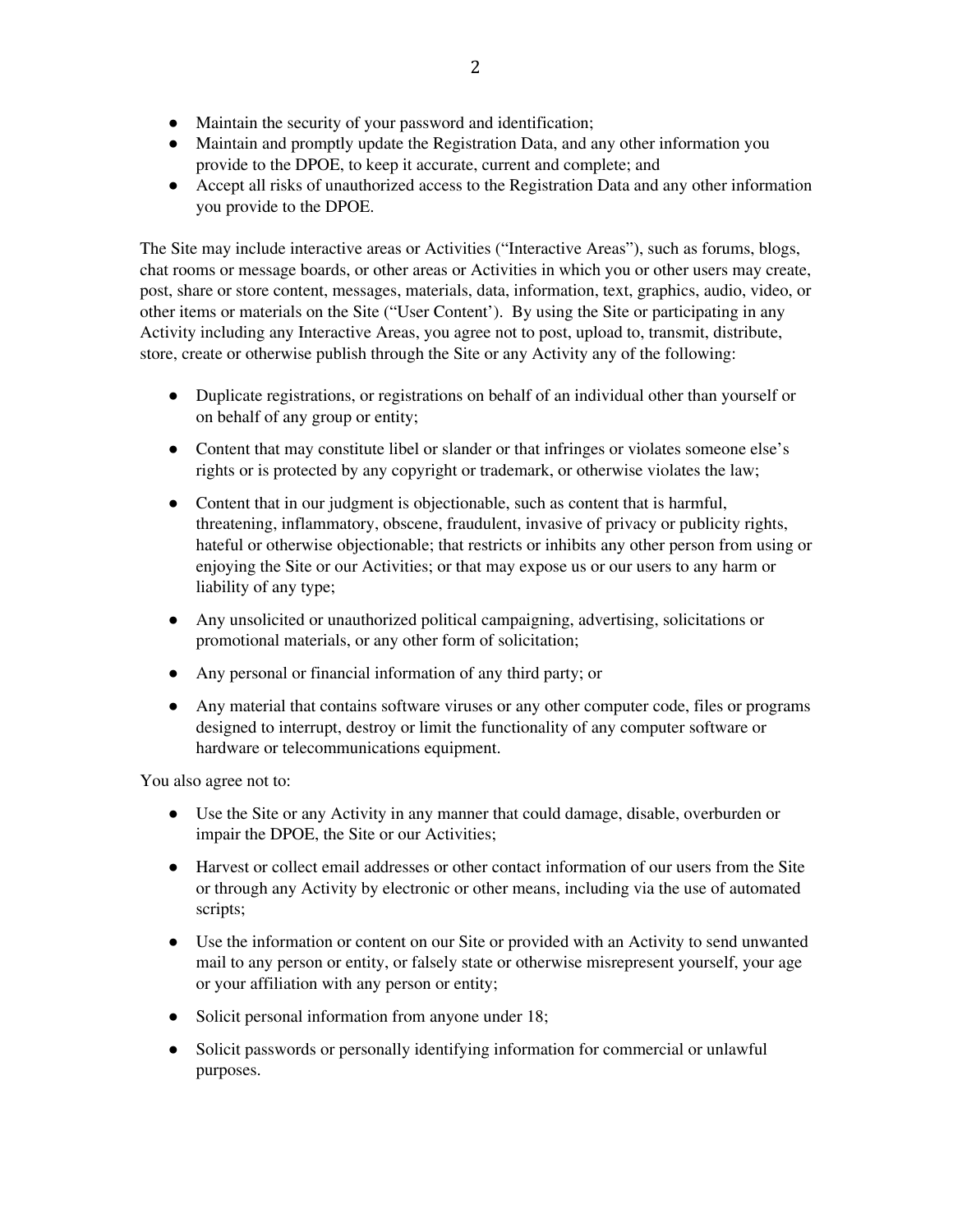Except as otherwise provided, you retain ownership of all User Content you post on the Site. However, if you post User Content to the Site, unless we indicate otherwise, you grant the DPOE a nonexclusive, royalty-free, perpetual, irrevocable and fully sublicensable right to use, reproduce, modify, adapt, publish, translate, create derivative works from, distribute, perform and display such User Content throughout the world in any manner or media, including without limitation in advertising, fundraising and other communications in support of the DPOE and the principles of the Democratic party, without any right of compensation or attribution. You grant the DPOE and its sublicensees the right to use the name that you submit in connection with such content, if they choose. You represent and warrant that (a) you own and control all of the rights to the User Content that you post or you otherwise have the right to post such User Content to the Site; (b) the User Content is accurate and not misleading; and (c) use and posting of the User Content you supply does not violate these Terms of Use and will not violate any rights of or cause injury to any person or entity.

#### LINKS TO OR FROM OTHER WEBSITES AND SERVICES

Our Site may contain links to other websites that we do not own or operate ("third-party websites"). When you use a link online to visit a third-party website, you will be subject to that website's privacy and security practices, which may differ from ours. We are not responsible for the content or privacy and security practices and policies of these websites or any other websites that are linked to/from our Site. You should familiarize yourself with the privacy policy, terms of use and security practices of the linked third-party website before providing any information on that website.

Your business dealings or correspondence with such third parties, and any terms, conditions, warranties or representations associated such third party websites, are solely between you and such third party. The DPOE does not control, endorse or adopt any third party content or products, or services and makes no representation or warranties of any kind regarding the third party content, products or services including without limitation regarding its accuracy or completeness.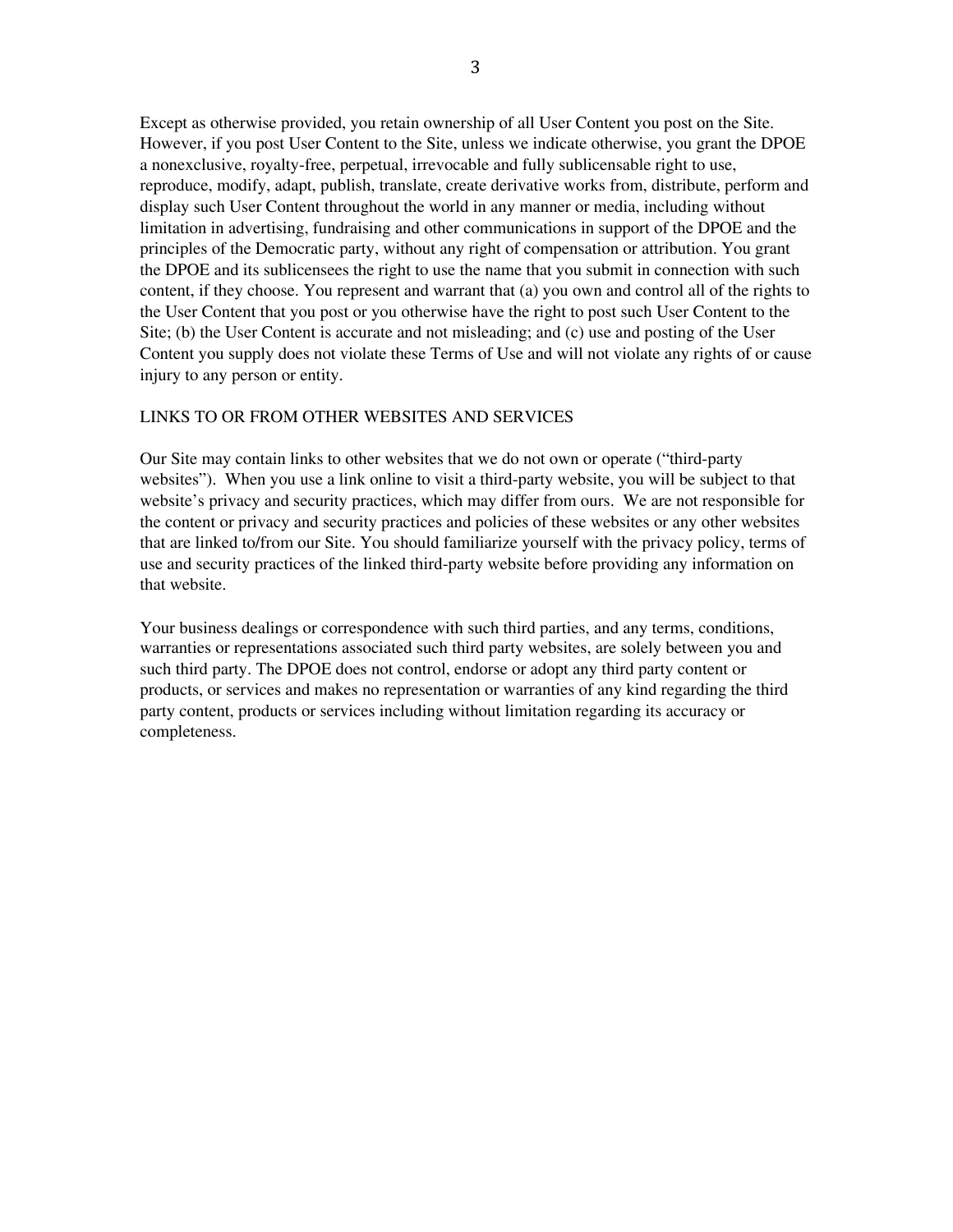## COPYRIGHT COMPLAINTS

If you believe that any material on the Site infringes upon any copyright that you own or control, you may send a written notification to the Data & Technology Committee Chair via email at: evanstondems@gmail.com**,** or via regular mail at 1806 Church Street, Evanston, IL 60201. In your notification, please:

- Confirm you are the owner, or authorized to act on behalf of the owner, of the copyrighted work that has been infringed;
- Identify the copyrighted work or works you claim have been infringed;
- Identify the material that you claim is infringing or is the subject of infringing activity and that is to be removed (please include information reasonably sufficient to permit us to locate the material you claim is infringing);
- Provide your contact details, including an email address; and
- Provide a statement that the information you have provided is accurate and that you have a good faith belief that use of the material in the manner complained of is not authorized by the copyright owner, its agent or the law.

# MOBILE COMMUNICATIONS

If you request to receive updates or other information by mobile phone or text message, you consent to our communicating with you via your mobile device. We do not charge for these services. However, your carrier's normal messaging, data and other rates and fees will still apply. You should check with your carrier to find out what plans are available and how much they cost. At any time, you may text STOP to cancel or HELP for customer support information.

# CHANGES AND MODIFICATIONS

We reserve the right to temporarily or permanently modify or discontinue the Site, or any portion of the Site, for any reason, without notice to you. We may also change these Terms of Use from time to time without notice to you. Please review these Terms of Use from time to time because your continued access or use of the Site after any modifications have become effective shall be deemed your conclusive acceptance of the modified Terms of Use.

# NO WARRANTY; ERRORS; DISCLAIMERS

The Site and our Activities are provided "as is" and without any representation or warranty, whether express, implied or statutory. Although we will use reasonable efforts to provide an accurate site and activities, all aspects thereof are provided "as is," "with all faults" and "as available." We and our officers, directors, employees, volunteers and third-party suppliers (collectively, the "DPOE parties") disclaim any and all representations, warranties or guarantees of any kind, whether express, implied or statutory, relating to the site, the activities, and any documentation and related materials provided or made available to you by any of the DPOE parties, including, but not limited to, any warranties: (i) as to title, merchantability, fitness for ordinary purposes, fitness for a particular purpose, non-infringement, system integration and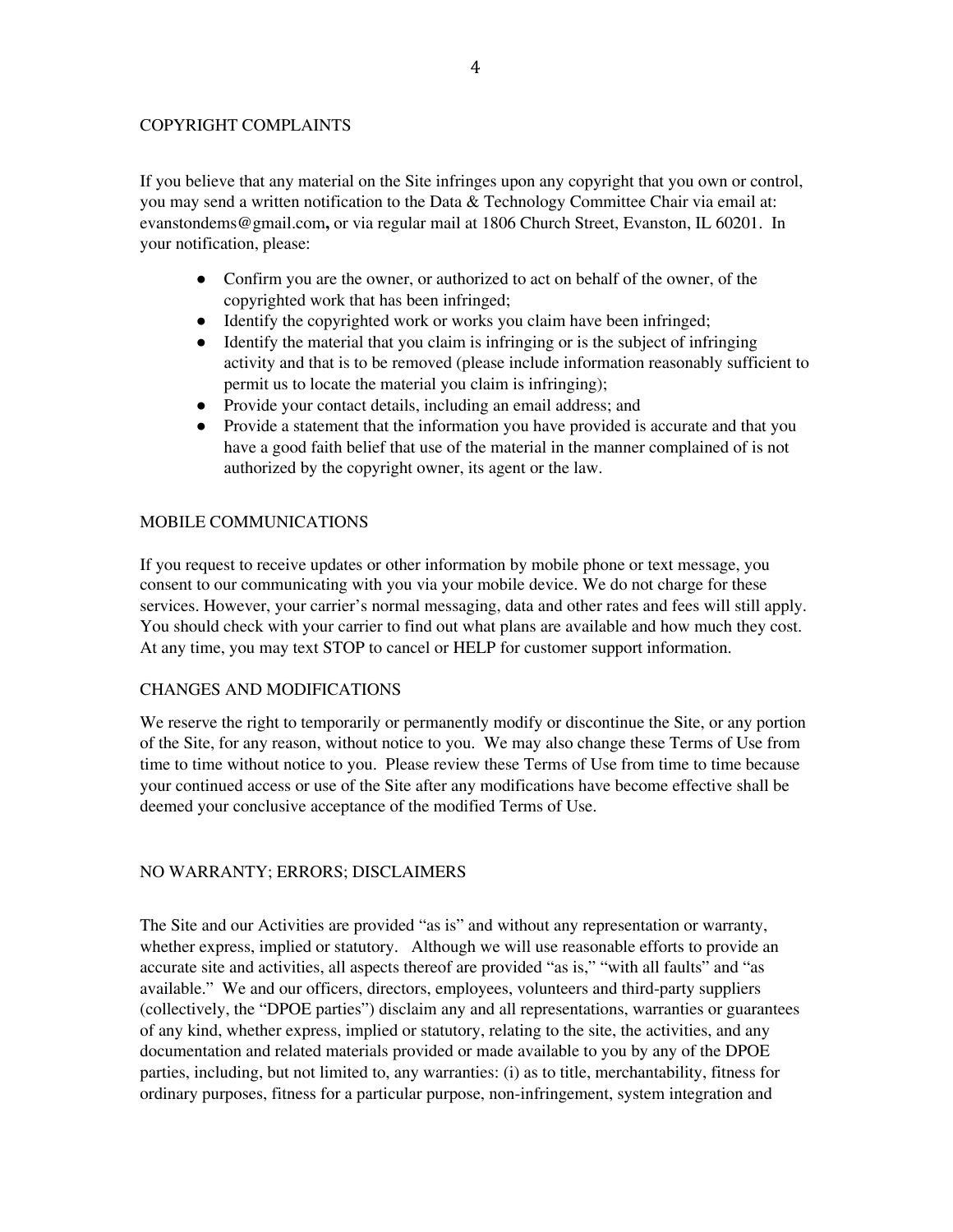workmanlike effort; (ii) as to the quality, accuracy, timeliness or completeness of the site or the activities or any aspect thereof; (iii) arising through course of dealing, course of performance or usage of trade; (iv) relating to the site or activities conforming to any function, demonstration or promise by any DPOE party; and (v) that access to or use of the site and/or activities will be uninterrupted, error-free or completely secure. Any reliance upon the site and/or activities is at your own risk and the DPOE parties make no warranties. These disclaimers are independent of any other term in these terms of use.

#### LIMITATION OF LIABILITY

You agree that all access and use of the Site and its contents and your participation in any Activity is at your own risk. Neither we nor any third party involved in creating, producing or delivering the Site and/or the Activities has or will have any responsibility for any consequences relating, directly or indirectly, to any action or inaction that you may take based on the Site and/or the Activities, or any aspect thereof. All such parties will not be held liable for any defects, faults, interruptions or delays in the operation or transmission of the site or any activity, and/or any inaccuracies, errors or omissions in the information contained in the site and/or the activities. Under no circumstances will any of the DPOE parties be held liable for any indirect, incidental, special, consequential, exemplary, punitive or other damages, including, but not limited to, lost profits, arising out of, based on, resulting from or in connection with the site and/or the activities, these terms of use or your use or inability to use any of the foregoing, even if the DPOE parties have been advised of the possibility of such damages. All of these limitations apply regardless of the cause or form of action, whether the damages are claimed under the terms of a contract, tort or otherwise, and even if we or our representatives have been negligent or have been advised of the possibility of such damages. No action arising out of or pertaining to these terms of use may be brought more than one (1) year after the cause of action has arisen.

#### INDEMNITY

You agree to indemnify, defend and hold harmless the DPOE Parties from and against any and all third-party actions, suits, claims and/or demands and any associated losses, expenses, damages, costs and other liabilities (including reasonable attorneys' fees), arising out of or relating to your (and your users') submitted content, use or misuse of any aspect of the Activities or the Site, or your violation of these Terms of Use. You will cooperate as fully as reasonably required in the defense of any such claim or demand. We and any third party involved in creating, producing or delivering the Site and/or the Activities reserve the right to assume the exclusive defense and control of any matter otherwise subject to indemnification by you, at your expense, and you will not in any event settle any such matter without our prior written consent and that of any such third party.

#### INTELLECTUAL PROPERTY

You agree that the "Democratic Party of Evanston" and all logos related to our organization and Activities are our or our licensors' trademarks or registered trademarks. You may not copy,